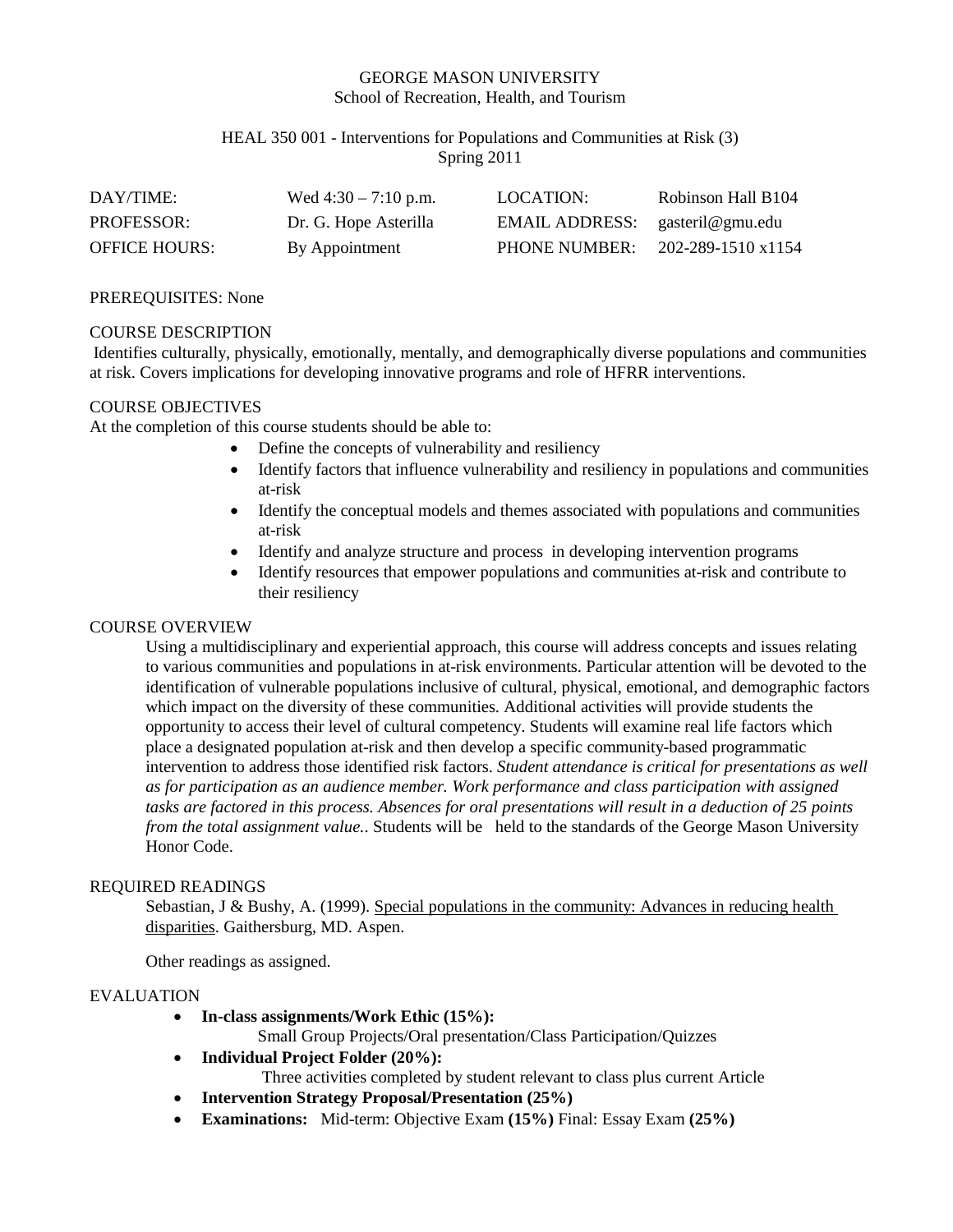# Requirements

- **In-Class Assignments/Work Ethic**: Students will work in small groups to facilitate understanding of various topics. In addition, student groups will present an oral review **(8 minutes total)** of assigned chapters to the class for discussion. *Student attendance is critical for presentations as well as for participation as an audience member. Work performance and class participation with assigned tasks are factored in this process. Absences for oral presentations will result in a deduction of 25 points from the total assignment value.*
- **Individual Project Folder**: Students will complete **three** individual projects. For the first project, all students must select and participate in **an approved new leisure activity** of his/her choice. This activity must have an organizational backing. For the second project, students will **interview an elder in their family**. Students may then choose **any one activity of interest** from the below list to complete. All activities must relate to populations at-risk. Students will submit a one-paged typed summary, in correct format, of *each* experience detailing (1) why they chose that activity (2) what they learned from it (3) how the activity was relevant to the class and its significance/connection to populations at risk. Student will share **the leisure activity** with the class and *submit all projects in a soft folder for grading.* The list of options for the individual projects include:
	- ► *visit a different neighborhood\** ► write a relevant movie review
	-
	-
	-

► visit the Office of Equity and Diversity ► convince me of another option Services at GMU *\*cultural tourism*

- 
- ► participate in a new cultural event ► volunteer for day for a new organization
- ► attend a community meeting ► interview a health professional
- ► write a poem about a community issue ► attend the meeting of a campus group new to you
	-
- **Current Journal Article:** Throughout the semester, students will be given several articles to analyze relating to the health and well-being of populations at-risk. During this course, students are to monitor publications for articles relevant to class topics. These articles must be researched based and selected from professional journals, or credible newspapers or magazines. **Select and reproduce one article of your choice for a brief oral presentation.** A one page written summary**, to be submitted with your Individual Project Folder is required for this assignment.**
- **Intervention Strategy Proposal (IP):** The purpose of this project is to provide students with exposure to community-based organizations that work with populations at-risk. Students will select an organization or program in which to volunteer /observe for the semester. During this time students will interact with organization and talk with its leadership to identify a gap in current services where an intervention may be helpful. (Ideally, this project should be supportive of your major course of study). Students' will then complete an *Intervention Proposal Analysis Form (IPA)* and develop a short-term, "do-able" intervention strategy appropriate for this audience. This intervention will be presented to the class in a **three-minute oral presentation** supported by a two-three page written proposal to be submitted.
- **Independent Study Days:** Assignments in this class involve community interaction. Independent Study days provide students the opportunity to complete projects and to make appointments with their designated community organization during "regular" business hours. **Written benchmark assignments are submitted to ensure appropriate use of this time.**
- **Examinations:** The midterm will be objective in format. The final exam will be a case study.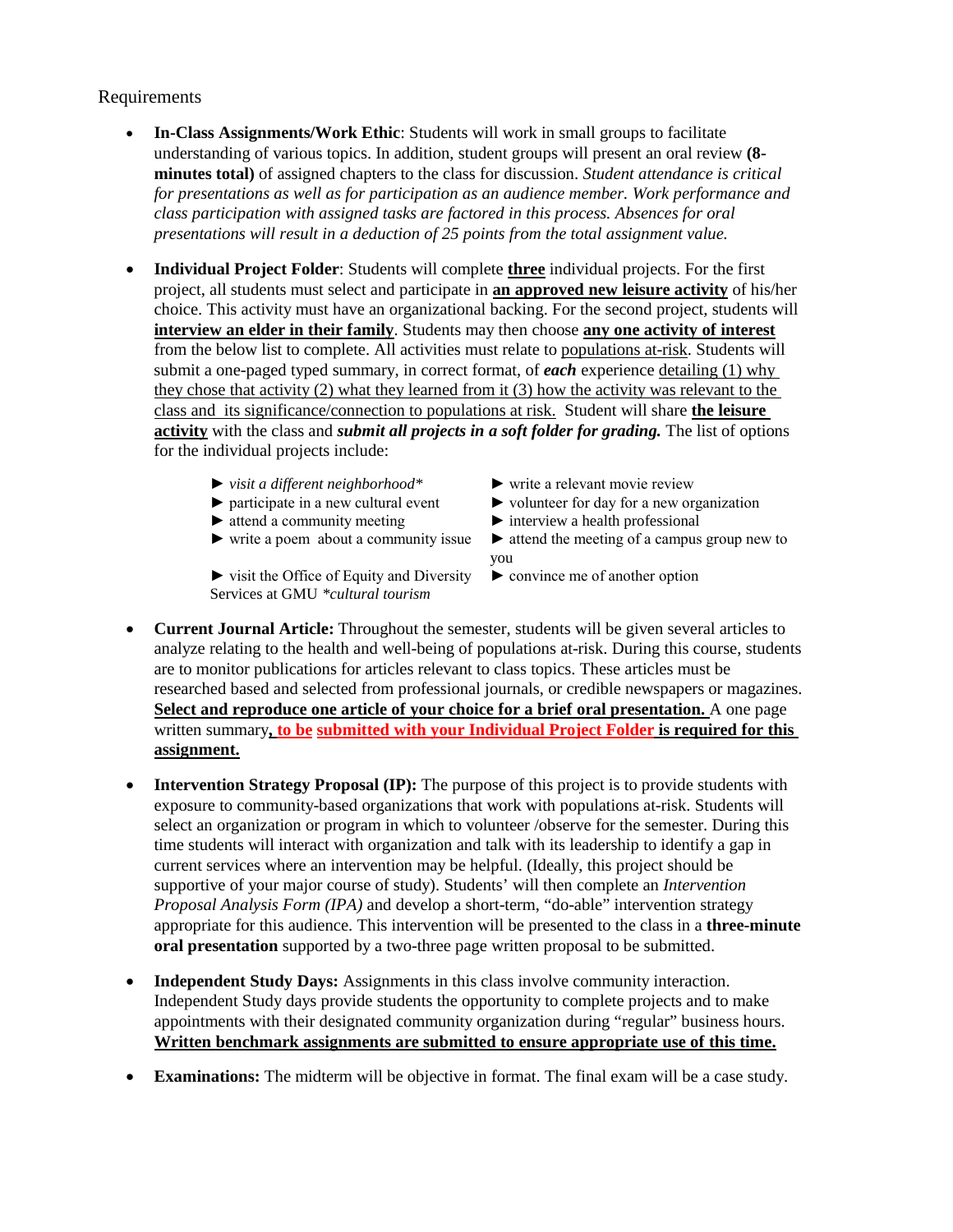## **Grading Scale**

| $A = 94 - 100$ | $B_{+} = 88 - 89$ | $C_{+}$ = 78 – 79 | $D = 60 - 69$ |
|----------------|-------------------|-------------------|---------------|
| $A - 90 - 93$  | $B = 84 - 87$     | $C = 74 - 77$     | $F = 0-59$    |
|                | $B - = 80 - 83$   | $C_{-}$ = 70 – 73 |               |

## **NOTES:**

- **Inclement Weather:** Cancellation of classes due to weather will be announced by George Mason University. Students may be required to complete assignments for cancelled classes *virtually* at the discretion of the instructor to maintain course flow.
- **Assignments/Grading/Extra Credit**: All assignments and presentations are due on the scheduled date. All written assignments are to be typed. Late assignments (including those provided by email after class) may be accepted at the discretion of the instructor but will be assessed a five-point penalty and/or letter grade deduction. Assignments will **not be accepted** past original due date unless previously discussed. Any extenuating circumstances **must** be discussed with the instructor *prior* to the due date. Extra credit work will not be given in place of scheduled work assignments.
- **Absences**: Hand-outs or missed information are the student's responsibility to obtain.
- **Class Courtesy**: Please be mindful of your colleagues while in class. Please limit food intake to small snack items. Cell phones and pagers should be on vibrate or turned off. *Please do not take or make calls while class is in session—this includes texting while in class.*
- **Students with disabilities**. Students who are on file with the Disability Support Service Office should bring the documentation to the professor at the first class session.
- **E-mail**: Questions for the Professor will be returned in as timely a manner as possible. Many times specific questions may be answered in an all-class email response.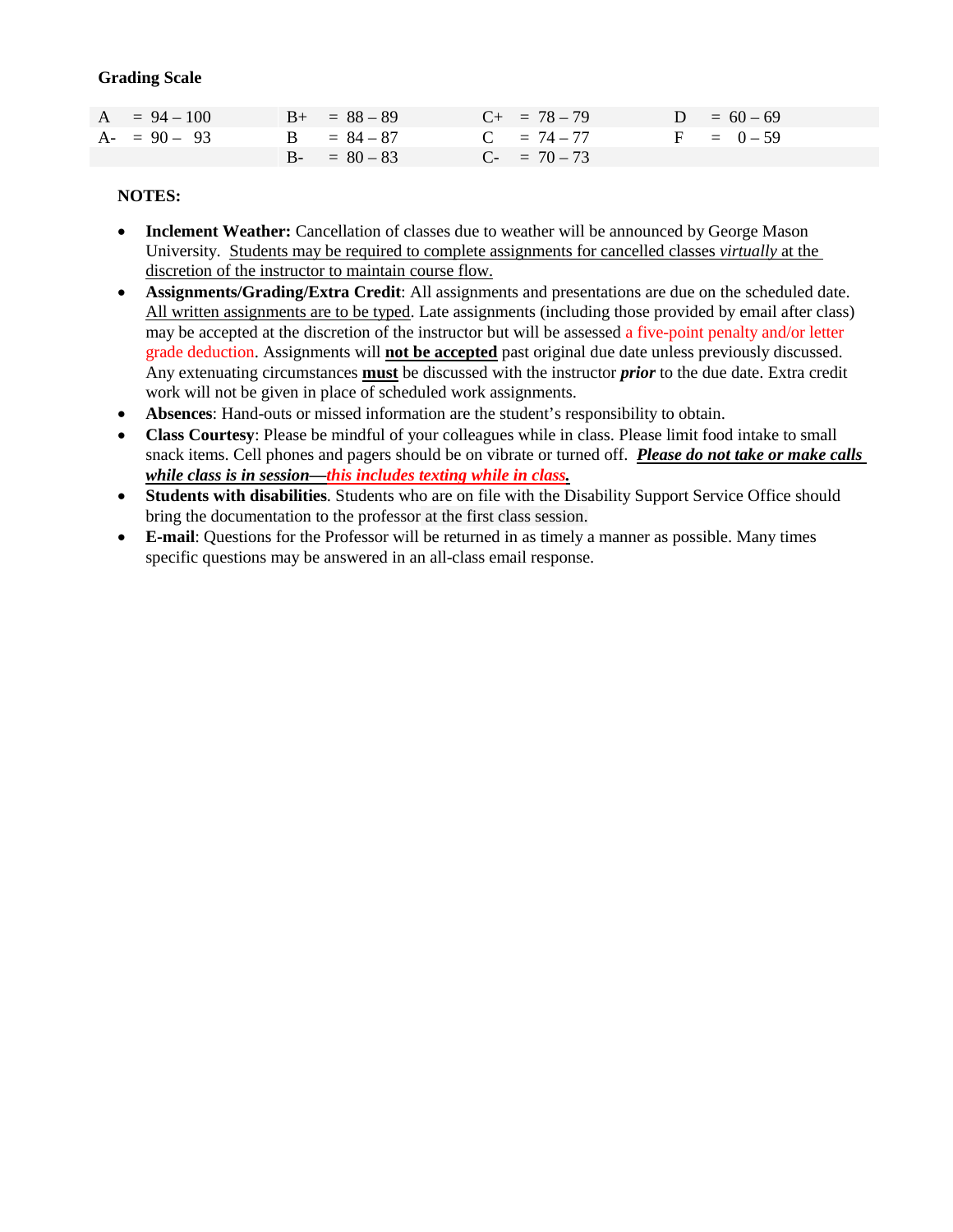## TENTATIVE COURSE SCHEDULE HEAL 350 001 - COURSE SCHEDULE – SPRING 2011 January 2011 – May 2011

*(Note: Faculty reserves the right to alter the schedule as necessary*

| <b>DATE</b>      | ne: I activity reserves the right to alter the scheatile as hecessary<br>IN-CLASS DISCUSSION/TOPIC                                                                                                                                                                            | <b>HOMEWORK/BENCHMARKS</b>                                                                                                                                                                                                                                                                                     |  |
|------------------|-------------------------------------------------------------------------------------------------------------------------------------------------------------------------------------------------------------------------------------------------------------------------------|----------------------------------------------------------------------------------------------------------------------------------------------------------------------------------------------------------------------------------------------------------------------------------------------------------------|--|
| <b>Jan 26</b>    | Introduction to Course<br>$\bullet$<br>The Concept of Vulnerability<br>$\bullet$<br>and Resiliency                                                                                                                                                                            | Homework for next class:<br>Read Part I: (Page 3) - Draft a typed<br>$\bullet$<br>response to <i>Discussion Question</i> #1<br>(page 8) as it relates to your current<br>(or former) work environment                                                                                                          |  |
| Feb <sub>2</sub> | The Wellness Model<br>٠<br>Cultural & Linguistic<br>$\bullet$<br>Competence<br><b>Other Dimension Factors</b><br>Designing the Intervention<br>Proposal<br><b>Building Community:</b><br>٠<br>(Discussion Question #2)<br>In-class Chapter assignments and<br>٠<br>group work | <b>Due Today:</b> Discussion Question #1<br><b>Homework for next class:</b><br>Discussion Question #6 (page 66)<br><b>Chapter Assignment Discussions</b><br>Benchmark: Identify Individual<br>Leisure Projects of interest                                                                                     |  |
| Feb 9            | <b>Chapter Group Meeting</b><br>$\bullet$<br><b>Guest Speaker: NCBI</b>                                                                                                                                                                                                       | Due Today: Discussion Question #6: Submit<br>leisure activity for approval                                                                                                                                                                                                                                     |  |
| <b>Feb 16</b>    | <b>Independent Study</b>                                                                                                                                                                                                                                                      | <b>Benchmarks:</b> (1) Find an organization or<br>program relative to your major that addresses<br>populations at risk. Begin to define your<br><b>Intervention Proposal (IP);</b> (2) Don't forget to<br>prepare <b>handouts for the chapter</b><br>presentation                                              |  |
| <b>Feb 23</b>    | Group Presentations - Chapter<br>$\bullet$<br><b>Discussions</b><br><b>Review for Midterm Test</b><br>$\bullet$                                                                                                                                                               | Due Today: Chapter presentations with handouts<br><b>Homework for next class:</b><br><b>Review Study Guide for Mid-term</b><br>Exam                                                                                                                                                                            |  |
| March 2          | <b>Midterm Exam</b>                                                                                                                                                                                                                                                           | Due Today: Midterm Exam - In class.<br><b>Homework for next class:</b><br><b>Chapter of Choice: #17-22: Pick one</b><br>chapter of interest from the indicated<br>chapters above: Write a one page<br>summary detailing your interest:<br>include three key points and one<br>inquiry question for discussion. |  |
| March 9          | Mid-term review<br>$\bullet$<br><b>Resiliency and Social Support</b><br><b>Empowering Special Populations</b><br>Leadership Profile<br>In-Class Activity: Task Force #1                                                                                                       | Due Today: Chapter of Choice<br><b>Homework for next class:</b><br><b>IPA</b> Form for submission                                                                                                                                                                                                              |  |
|                  |                                                                                                                                                                                                                                                                               |                                                                                                                                                                                                                                                                                                                |  |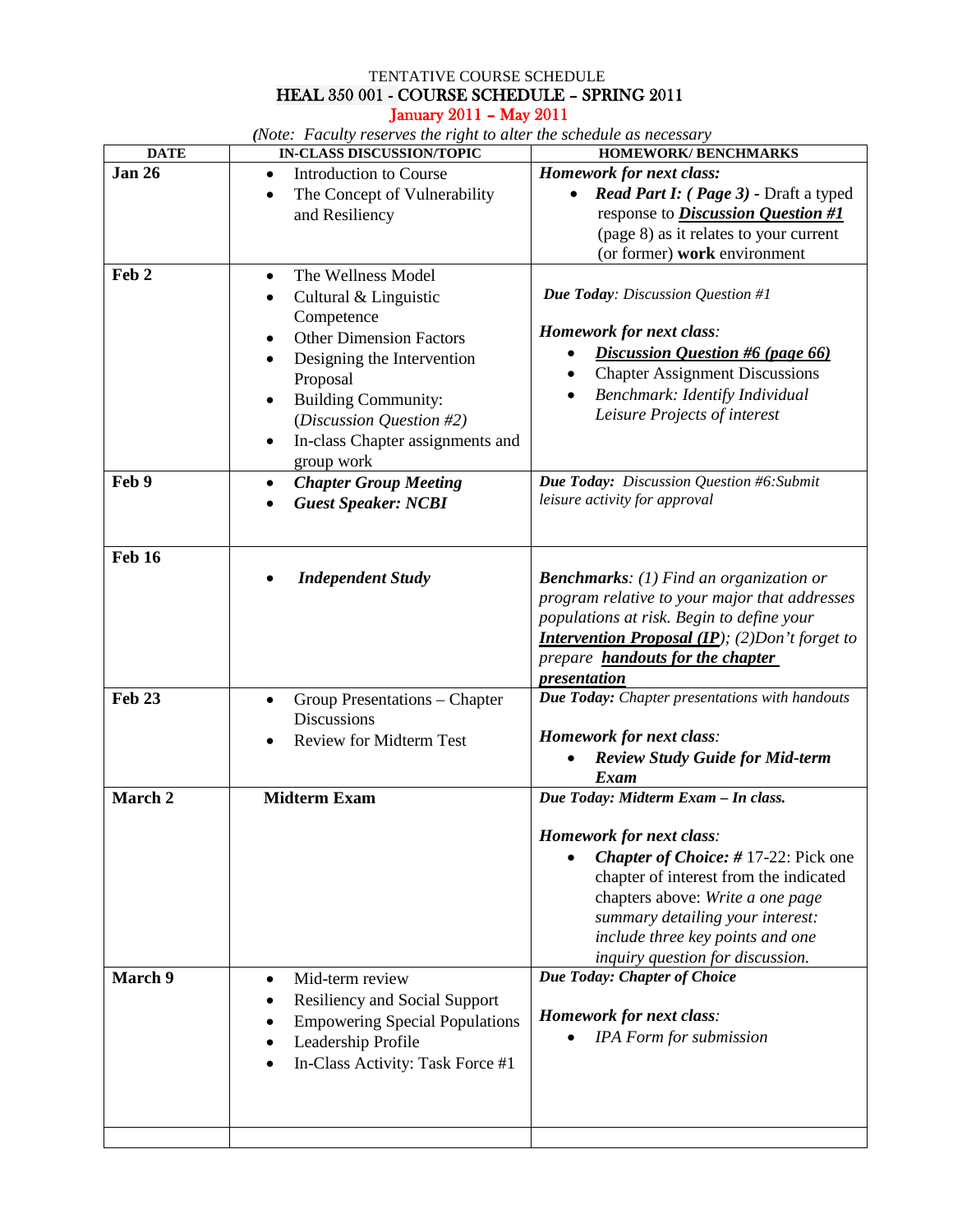| <b>March 16</b> | <b>Mason Spring Break Week</b><br>٠                                                                                                                                                              | Enjoy!                                                                                                                |
|-----------------|--------------------------------------------------------------------------------------------------------------------------------------------------------------------------------------------------|-----------------------------------------------------------------------------------------------------------------------|
| March 23        | Partnership Building/Research,<br>Policy and Clinical Perspectives<br><b>Professional Roles</b><br>٠<br>Community Focused Approaches to<br>٠<br>Vulnerability<br>Task Force #2/In-Class Activity | Due Today: Submit IPA<br><b>Homework for next class:</b><br>Presentations for Leisure Activity and<br>Journal Article |
| March 30        | Presentations: Leisure Activity/<br><b>Independent Projects and Journal</b><br><b>Article</b>                                                                                                    | Due Today: Individual Project Folder and<br>Journal Article                                                           |
| April 6         | Tying it Together: The<br>٠<br><b>Interdisciplinary Plans</b><br>Task Force #3<br>٠<br><b>In-class work: w/Article Review</b>                                                                    | <b>Homework for next class:</b><br><b>Intervention Proposals</b>                                                      |
| April 13        | <b>Intervention Proposal Presentations</b>                                                                                                                                                       | Due Today: Oral Presentations and the<br><b>Intervention Proposal</b>                                                 |
| April 20        | <b>Independent Study</b>                                                                                                                                                                         | <b>Homework for Next Class:</b><br><b>Proposal Selection Analysis</b>                                                 |
| April 27        | Future Directions/ Proposal Discussion<br><b>Final Exam Review</b>                                                                                                                               |                                                                                                                       |
| May 4           | Final Exam                                                                                                                                                                                       |                                                                                                                       |

#### *Student Expectations*

*.*

- Students must adhere to the guidelines of the George Mason University Honor Code [See [http://academicintegrity.gmu.edu/honorcode/\]](http://academicintegrity.gmu.edu/honorcode/).
- Students with disabilities who seek accommodations in a course must be registered with the George Mason University Office of Disability Services (ODS) and inform their instructor, in writing, at the beginning of the semester [See [http://ods.gmu.edu/\]](http://ods.gmu.edu/).
- Students must follow the university policy for Responsible Use of Computing [See [http://universitypolicy.gmu.edu/1301gen.html\]](http://universitypolicy.gmu.edu/1301gen.html).
- Students are responsible for the content of university communications sent to their George Mason University email account and are required to activate their account and check it regularly. All communication from the university, college, school, and program will be sent to students solely through their Mason email account.
- Students must follow the university policy stating that all sound emitting devices shall be turned off during class unless otherwise authorized by the instructor.
- Students are expected to exhibit professional behaviors and dispositions at all times.

#### *Campus Resources*

• The George Mason University Counseling and Psychological Services (CAPS) staff consists of professional counseling and clinical psychologists, social workers, and counselors who offer a wide range of services (e.g.,